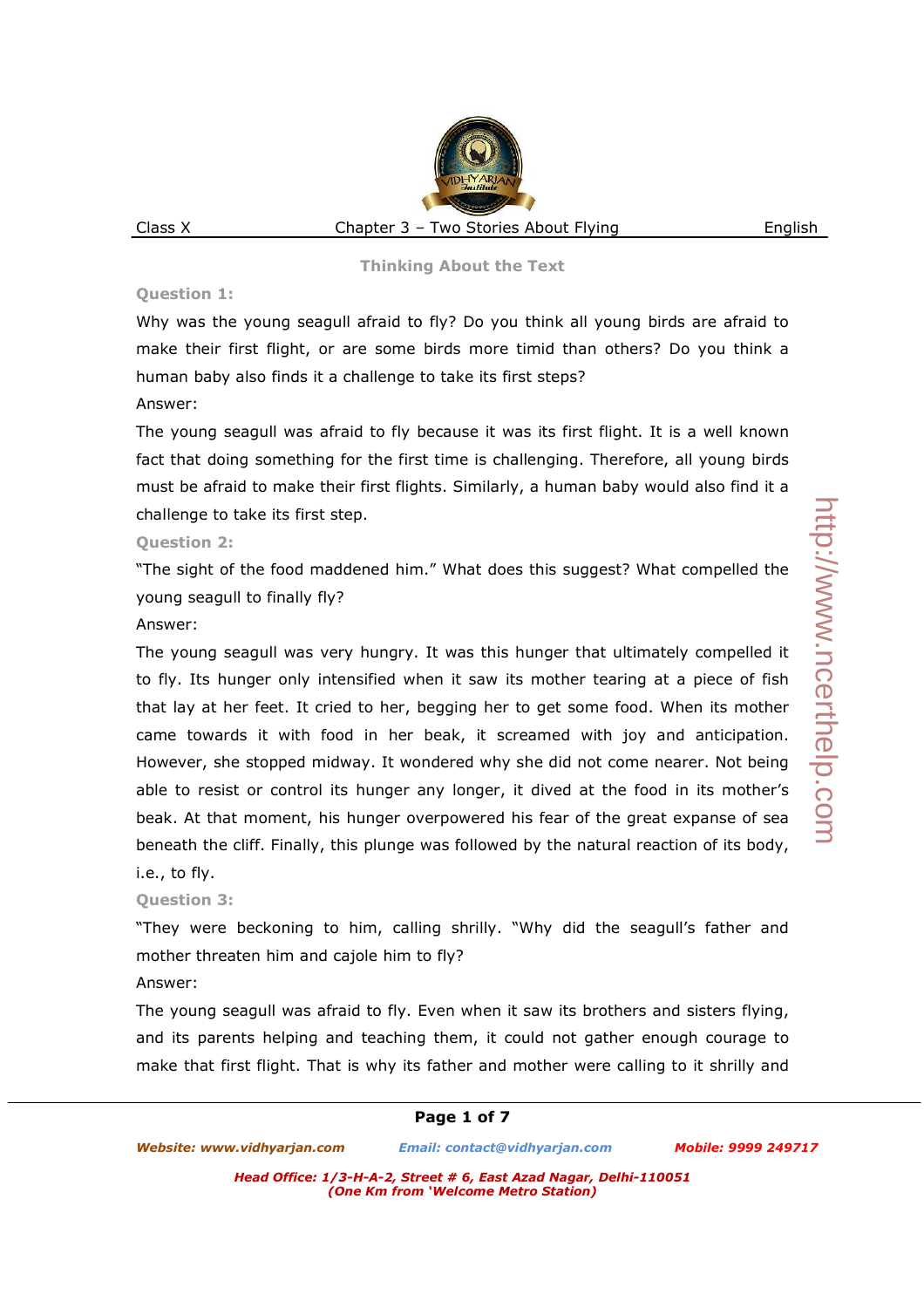scolding it. They threatened to let it starve on its ledge if it did not fly. They did so because they wanted it to leave its fear behind and learn to fly.

#### **Question 4:**

Have you ever had a similar experience, where your parents encouraged you to do something that you were too scared to try? Discuss this in pairs or groups.

#### Answer:

No solution available

# **Question 5:**

In the case of a bird flying, it seems a natural act, and a foregone conclusion that it should succeed. In the examples you have given in answer to the previous question, was your success guaranteed, or was it important for you to try, regardless of a possibility of failure?

Answer:

No solution available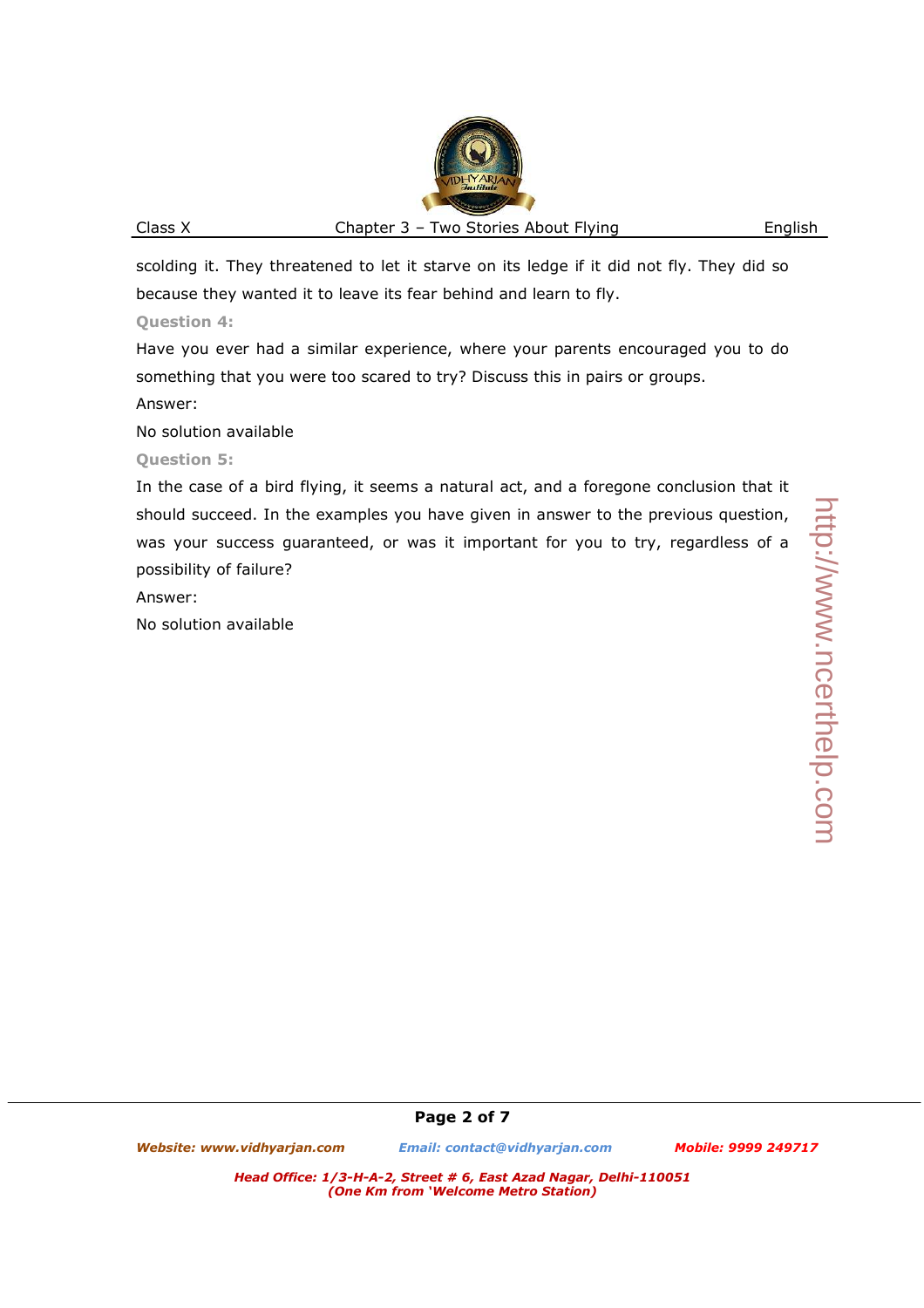#### **Question 1:**

"I'll take the risk." What is the risk? Why does the narrator take it?

#### Answer:

The risk was to fly through the black storm clouds. The narrator took the risk because his home was beckoning him. He was dreaming of his holiday and looking forward to be with his family. He also wanted to get home in time to enjoy a good English breakfast.

#### **Question 2:**

Describe the narrator's experience as he flew the aeroplane into the storm.

#### Answer:

As he flew into the storm, everything went black. It was impossible to see anything outside the plane. It jumped and twisted in the air. When he looked at his compass, he saw that it was turning round and round. It was dead. Along with it, the other instruments, including the radio, were also dead. Suddenly, he saw another aeroplane. Its pilot waved at him, asking him to follow. He was glad to find a helper. He was using his last fuel tank and there was only enough fuel to fly five or ten minutes. Then, the other pilot started to go down and he followed. He suddenly came out of the clouds and saw the runway, on which he then landed his plane safely.

# **Question 3:**

Why does the narrator say, "I landed and was not sorry to walk away from the old Dakota…"?

#### Answer:

After landing, the narrator was not sorry to walk away from the old Dakota because he had a horrific and scary experience flying that plane. He was happy that he had landed the plane safely. That is why he was not sorry to walk away. Instead, he wanted to know where he was and who the other pilot was.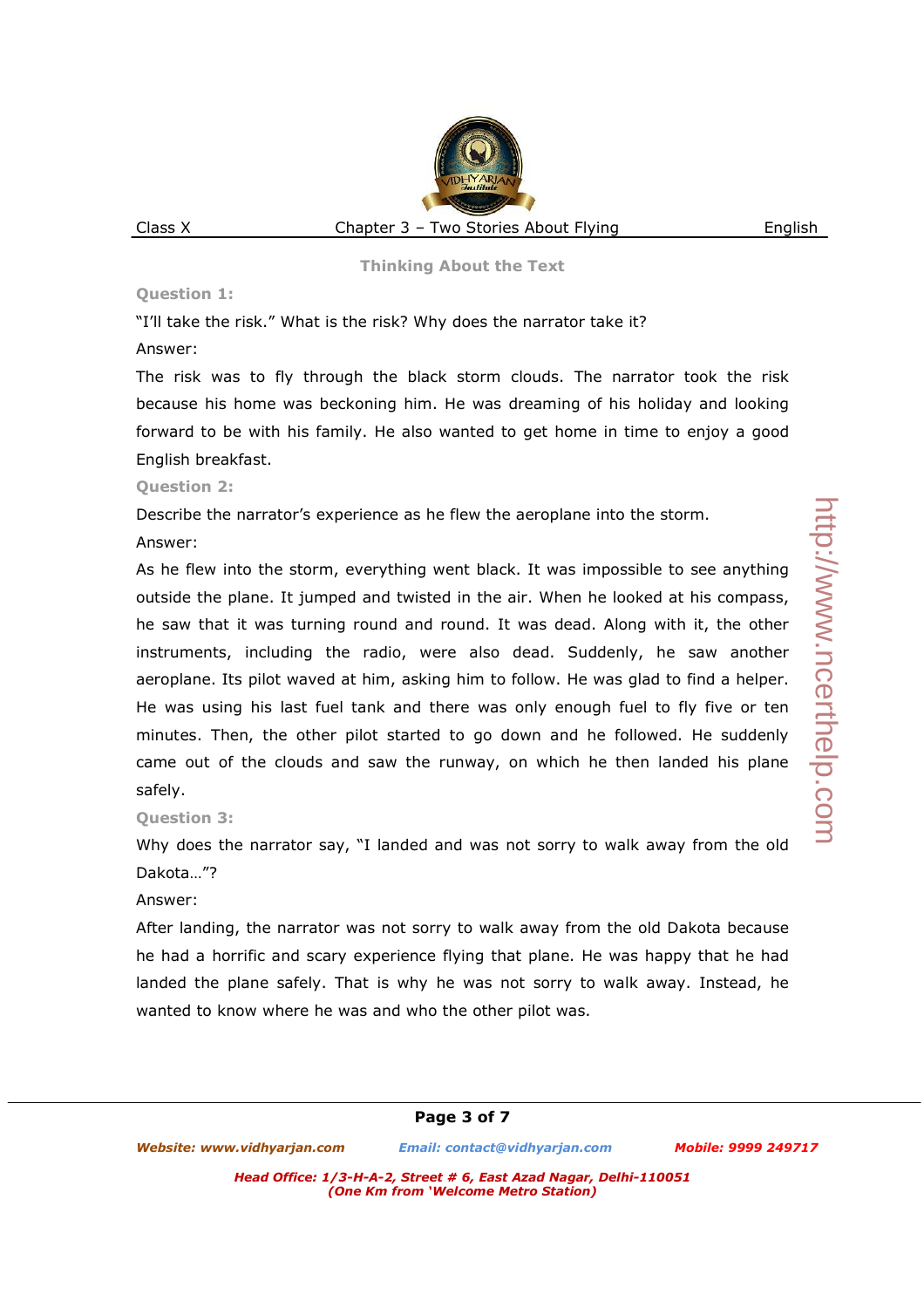#### **Question 4:**

What made the woman in the control centre look at the narrator strangely? Answer:

The narrator had asked the woman in the control centre about the identity of the other pilot. She looked at him strangely as there was no other plane in the storm. She told him that no other plane was flying that night. His was the only plane she could see on the radar.

#### **Question 5:**

Who do you think helped the narrator to reach safely? Discuss this among yourselves and give reasons for your answer.

#### Answer:

Probably, it was the narrator's own self that helped him through the storm. There was no other plane in the storm as the woman at the control centre could see only his plane on the radar. Also, no other plane was flying that night. In his fear, he might have been hallucinating. He was a good pilot, and it might have been his own self that came to his help.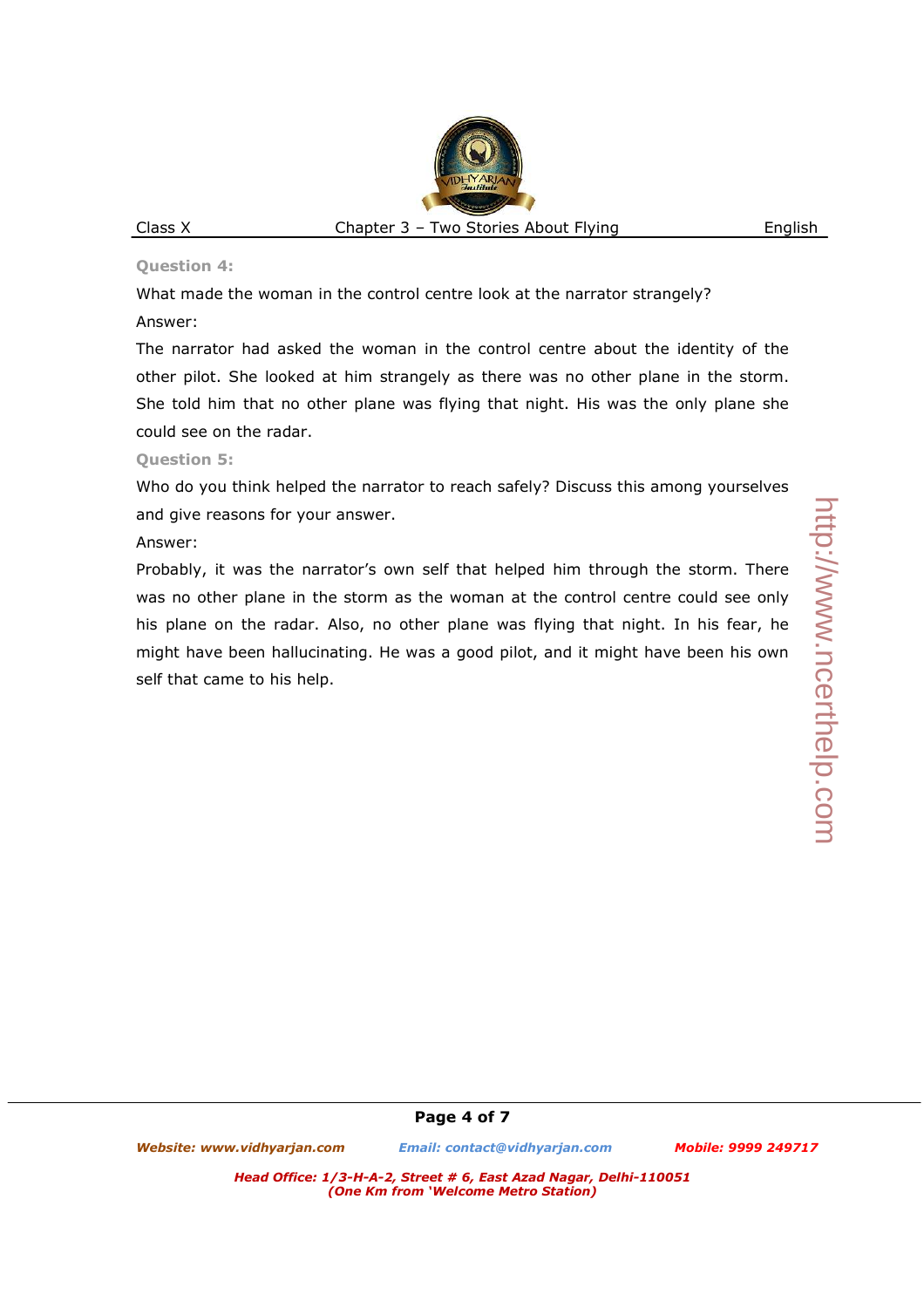# **Question 1:**

 $\overline{\phantom{a}}$  , we can also the contract of  $\overline{\phantom{a}}$ 

Try to guess the meanings of the word 'black' in the sentences given below. Check the meanings in the dictionary and find out whether you have guessed right.

1. Go and have a bath; your hands and face are absolutely *black* \_\_\_\_\_\_\_\_\_\_.

2. The taxi-driver gave Ratan a *black* look as he crossed the road when the traffic light was green. **\_\_\_\_\_\_\_\_\_\_**

3. The bombardment of Hiroshima is one of the *blackest* crimes against humanity.

4. Very few people enjoy Harold Pinter's *black* comedy. **\_\_\_\_\_\_\_\_\_\_**

5. Sometimes shopkeepers store essential goods to create false scarcity and then sell these in *black*.

6. Villagers had beaten the criminal *black* and blue. **\_\_\_\_\_\_\_\_\_\_**

Answer:

1. The meaning of 'black' in this sentence is that the face and hands are dark with dust and heat.

- 2. Here, 'black' refers to an angry look.
- 3. Here, 'blackest' refers to the darkest and cruellest crime against humanity.

4. Here, 'black' refers to dark and gloomy comedy.

5. The meaning of 'black' in this sentence is that the shopkeepers sell the described goods 'at a higher price'.

6. Here, 'black' means that the criminal suffered excessive beating at the hands of the villagers.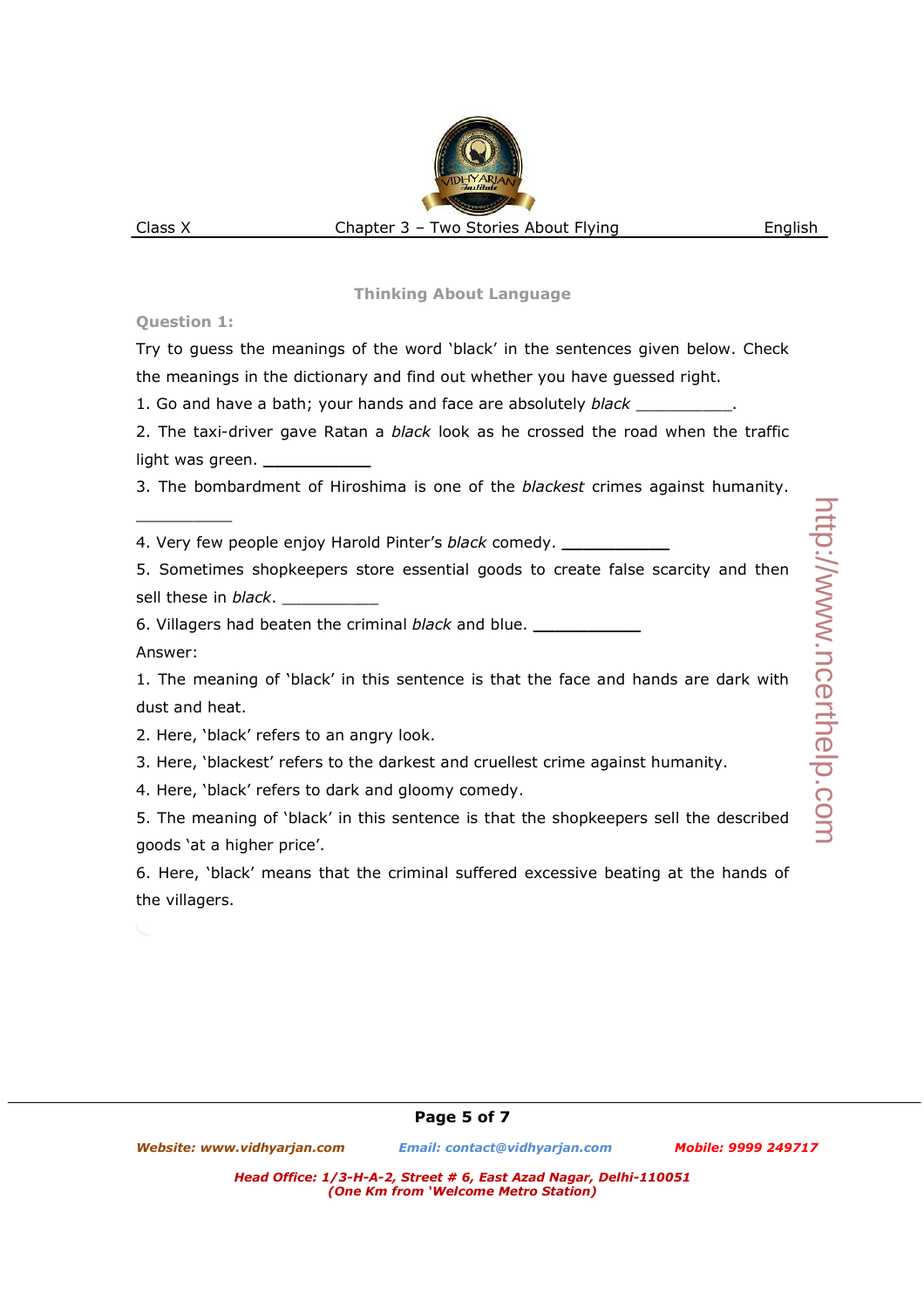# **Question 2:**

Match the phrases given under Column A with their meanings given under Column B:

|    | А             | в                             |  |
|----|---------------|-------------------------------|--|
| 1. | Fly a flag    | Move quickly/suddenly         |  |
| 2. | Fly into rage | Be successful                 |  |
| 3. | Fly along     | Display a flag on a long pole |  |
| 4. | Fly high      | Escape from a place           |  |
| 5. | Fly the coop  | Become suddenly very angry    |  |

Answer:

|    | А             | в                             |  |
|----|---------------|-------------------------------|--|
| 1. | Fly a flag    | Display a flag on a long pole |  |
| 2. | Fly into rage | Become suddenly very angry    |  |
| 3. | Fly along     | Move quickly/suddenly         |  |
| 4. | Fly high      | Be successful                 |  |
| 5. | Fly the coop  | Escape from a place           |  |

# http://www.ncerthelp.com http://www.ncerthelp.com

# **Question 3:**

We know that the word 'fly' (of birds/insects) means to move through air using wings. Tick the words which have the same or nearly the same meaning.

swoop flit paddle flutter